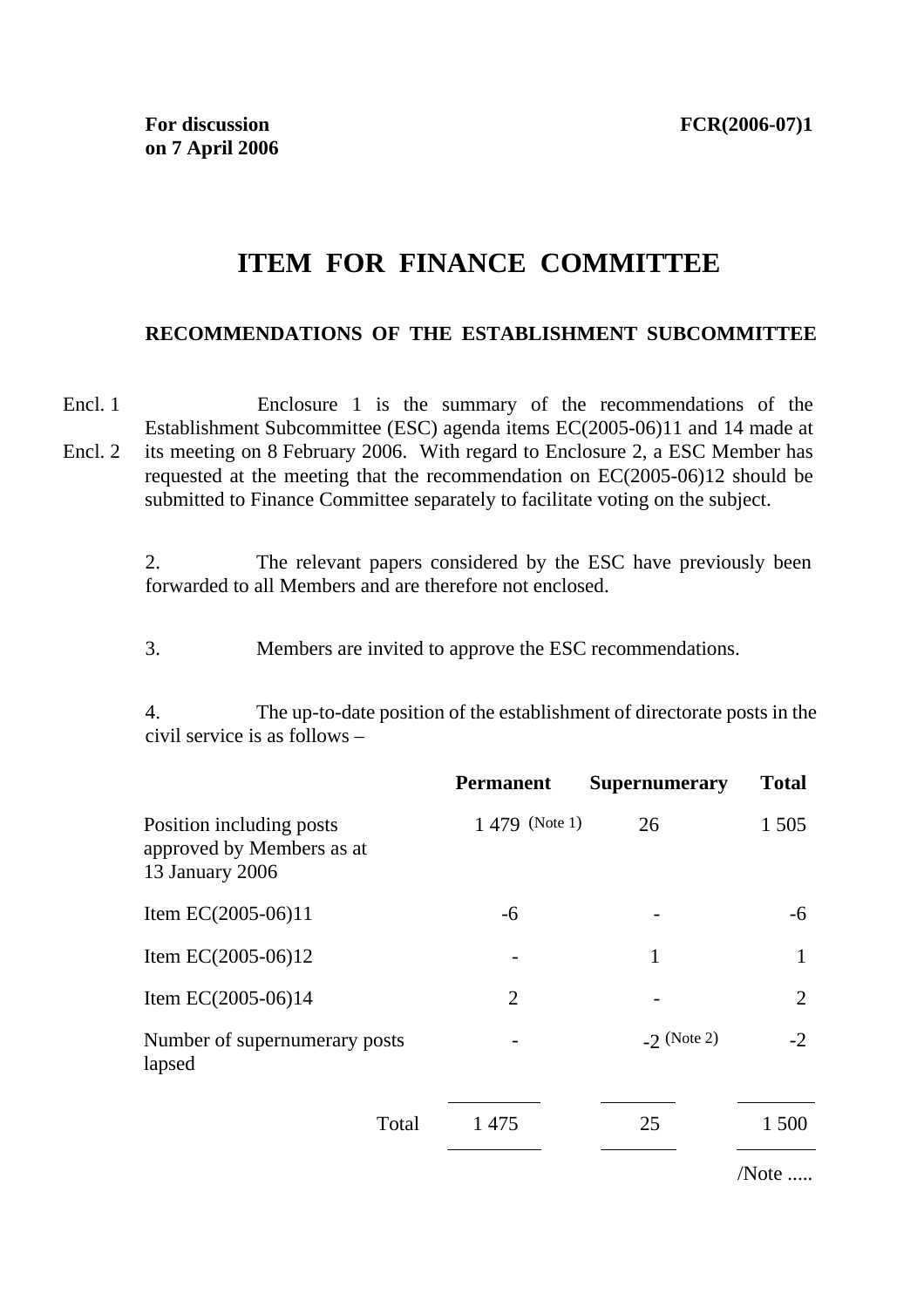- Note 1 Exclusive of 14 permanent posts in Independent Commission Against Corruption.
- Note 2 (a) One post of Administrative Officer Staff Grade B1 (D4) in Trade and Industry Department lapsed on 15 January 2006.
	- (b) One post of Assistant Director of Housing (D2) in Housing Department lapsed on 1 April 2006.

--------------------------------------------

Financial Services and the Treasury Bureau March 2006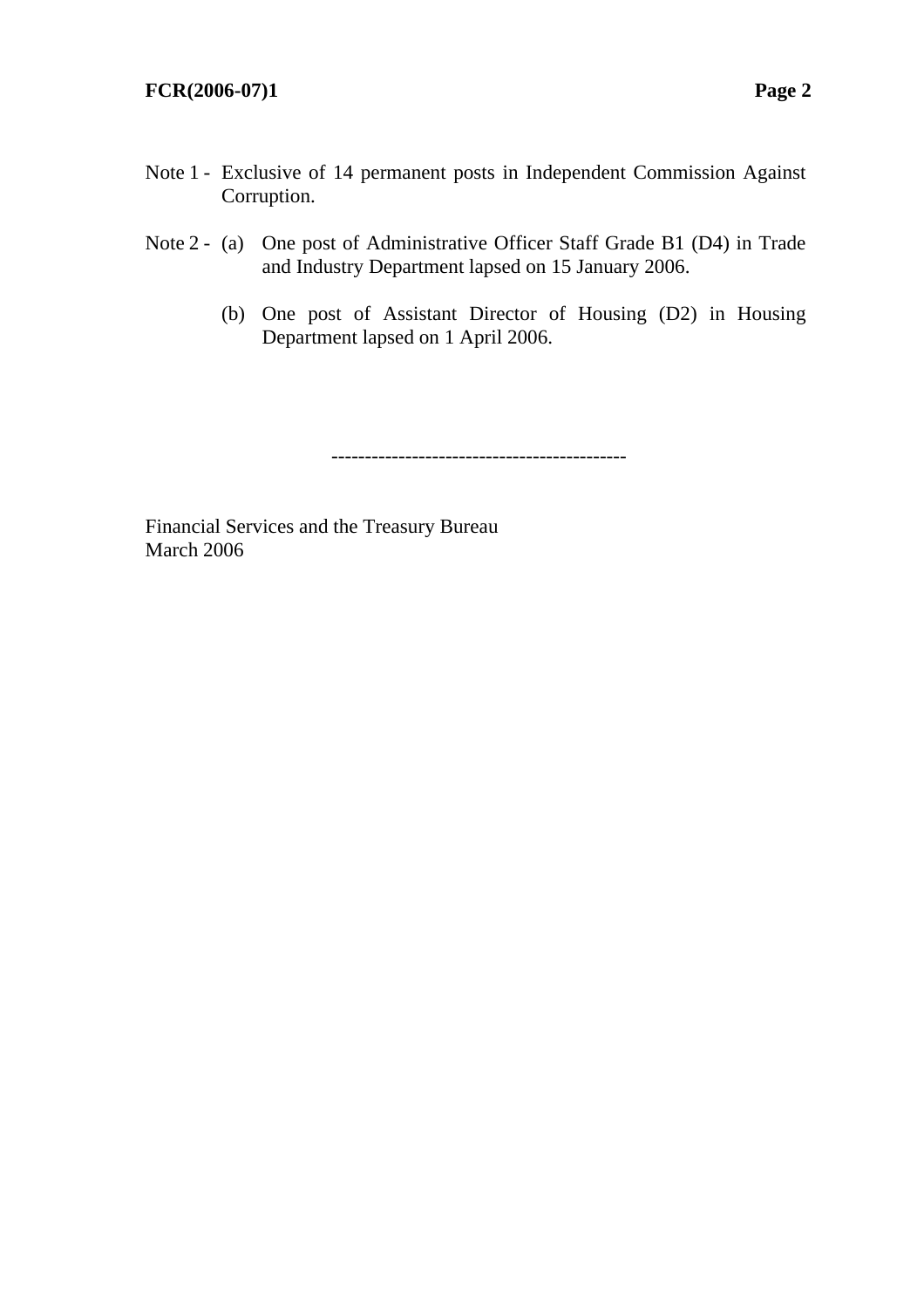**Enclosure 1 to FCR(2006-07)1** 

## **Summary of the Recommendations of the Establishment Subcommittee discussed at its meeting on 8 February 2006**

| EC<br>Item No.  | <b>Head of</b><br><b>Expenditure</b>                                                                                | Recommendation                                                                                                                                                                                      |
|-----------------|---------------------------------------------------------------------------------------------------------------------|-----------------------------------------------------------------------------------------------------------------------------------------------------------------------------------------------------|
| $EC(2005-06)11$ | HEAD $46-$<br><b>GENERAL</b><br><b>EXPENSES OF THE</b><br><b>CIVIL SERVICE</b><br>(Hong Kong Monetary<br>Authority) | To recommend to Finance Committee the deletion<br>of the following permanent posts with immediate<br>$effect -$                                                                                     |
|                 |                                                                                                                     | 1 Commissioner of Banking<br>$(D6)$ (\$162,650)                                                                                                                                                     |
|                 |                                                                                                                     | 2 Deputy Commissioner of Banking<br>$(D3)$ (\$127,900 - \$135,550)                                                                                                                                  |
|                 |                                                                                                                     | 1 Deputy Secretary (Monetary Affairs)<br>$(D3)$ (\$127,900 - \$135,550)                                                                                                                             |
|                 |                                                                                                                     | 2 Assistant Commissioner of Banking<br>$(D2)$ (\$110,000 - \$116,800)                                                                                                                               |
| $EC(2005-06)14$ | HEAD $48-$<br><b>GOVERNMENT</b><br><b>LABORATORY</b>                                                                | To recommend to Finance Committee the following<br>to facilitate the establishment of a Centre for Food<br>Safety in the Food and Environmental Hygiene<br>Department with effect from 2 May 2006 - |
|                 | $HEAD49-$<br><b>FOOD AND</b>                                                                                        | <b>Food and Environmental Hygiene Department</b>                                                                                                                                                    |
|                 | <b>ENVIRONMENTAL</b><br><b>HYGIENE</b><br><b>DEPARTMENT</b>                                                         | (a) the creation of the following new grade and<br>rank -                                                                                                                                           |
|                 | <b>HEAD 149 -</b><br><b>GOVERNMENT</b>                                                                              | Controller, Centre for Food Safety<br>$(D4)$ (\$145,150 - \$149,600);                                                                                                                               |
|                 | SECRETARIAT:<br>HEALTH, WELFARE                                                                                     | (b) the creation of the following permanent posts -                                                                                                                                                 |
|                 | AND FOOD<br><b>BUREAU</b>                                                                                           | 1 Controller, Centre for Food Safety<br>$(D4)$ (\$145,150 - \$149,600)                                                                                                                              |
|                 |                                                                                                                     | 2 Principal Medical and Health Officer<br>$(D1)$ (\$92,650 - \$98,300)                                                                                                                              |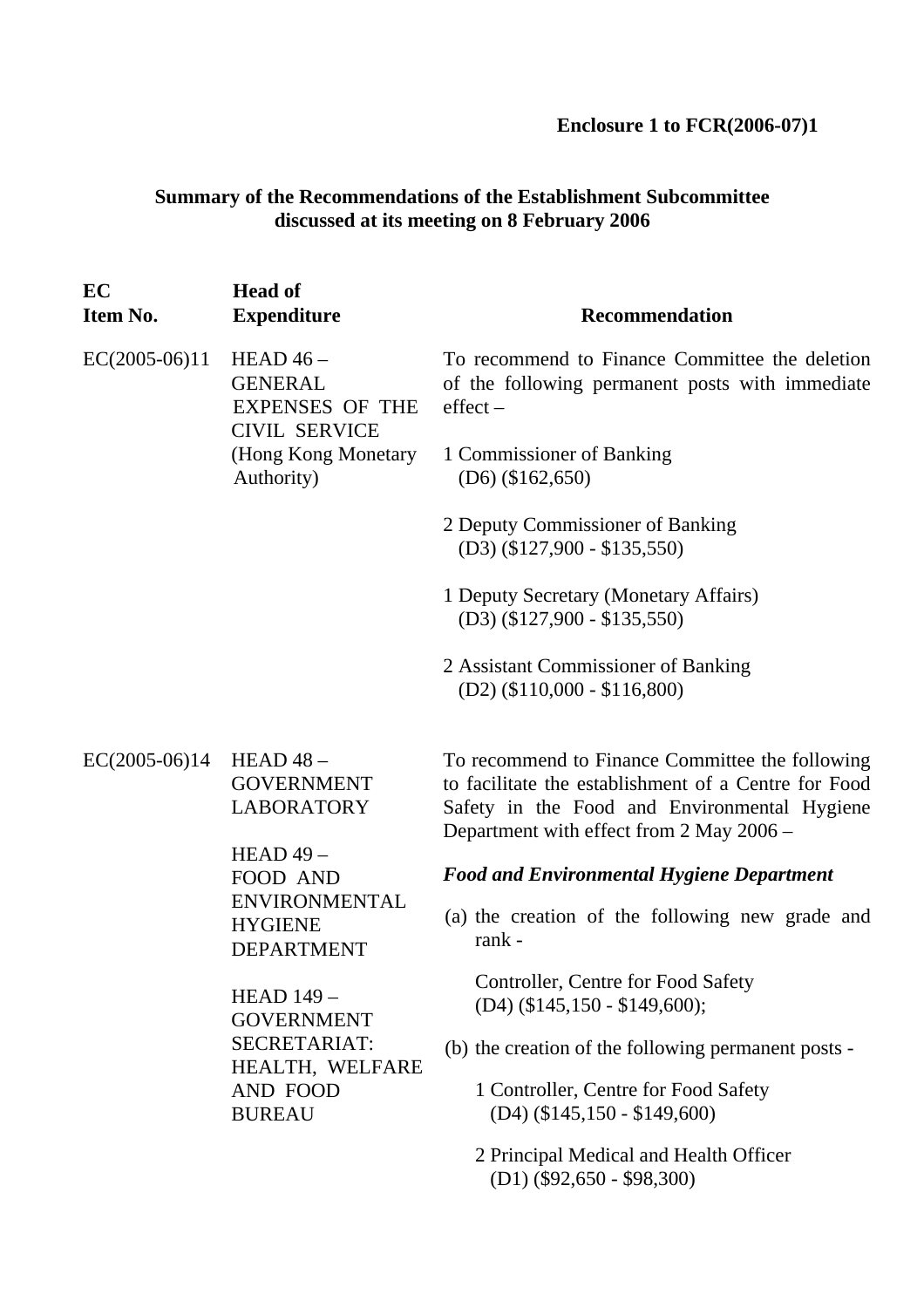| EC<br>Item No.              | <b>Head of</b><br><b>Expenditure</b>                           | <b>Recommendation</b>                                                                                                                                                                                                                                                                                                                      |
|-----------------------------|----------------------------------------------------------------|--------------------------------------------------------------------------------------------------------------------------------------------------------------------------------------------------------------------------------------------------------------------------------------------------------------------------------------------|
| $EC(2005-06)14$<br>(cont'd) |                                                                | to be offset by the deletion of the following<br>permanent post -                                                                                                                                                                                                                                                                          |
|                             |                                                                | 1 Deputy Director of Health<br>$(D3)$ (\$127,900 - \$135,550);                                                                                                                                                                                                                                                                             |
|                             |                                                                | <b>Health, Welfare and Food Bureau</b>                                                                                                                                                                                                                                                                                                     |
|                             |                                                                | (c) the creation of the following permanent post<br>designated as Permanent Secretary for Health,<br>Welfare and Food (Food and Environmental<br>Hygiene) to oversee the Food Safety and<br>Environmental Hygiene portfolios -                                                                                                             |
|                             | 1 Administrative Officer Staff Grade A1<br>$(D8)$ (\$181,050); |                                                                                                                                                                                                                                                                                                                                            |
|                             |                                                                | (d) the retitling of the existing post of Permanent<br>Secretary for Health, Welfare and Food rank at<br>Administrative Officer Staff Grade A1 (D8) as<br>Permanent Secretary for Health, Welfare and<br>Food (Health and Welfare) and redistribution<br>of its duties to oversee the Health, Welfare and<br>Women's Interests portfolios; |
|                             |                                                                | <b>Government Laboratory</b>                                                                                                                                                                                                                                                                                                               |
|                             |                                                                | (e) the deletion of the following permanent post -                                                                                                                                                                                                                                                                                         |

1 Chief Chemist (D1) (\$92,650 - \$98,300); and

(f) the retitling and redistribution of duties and responsibilities among the directorate posts in the Analytical and Advisory Services Division.